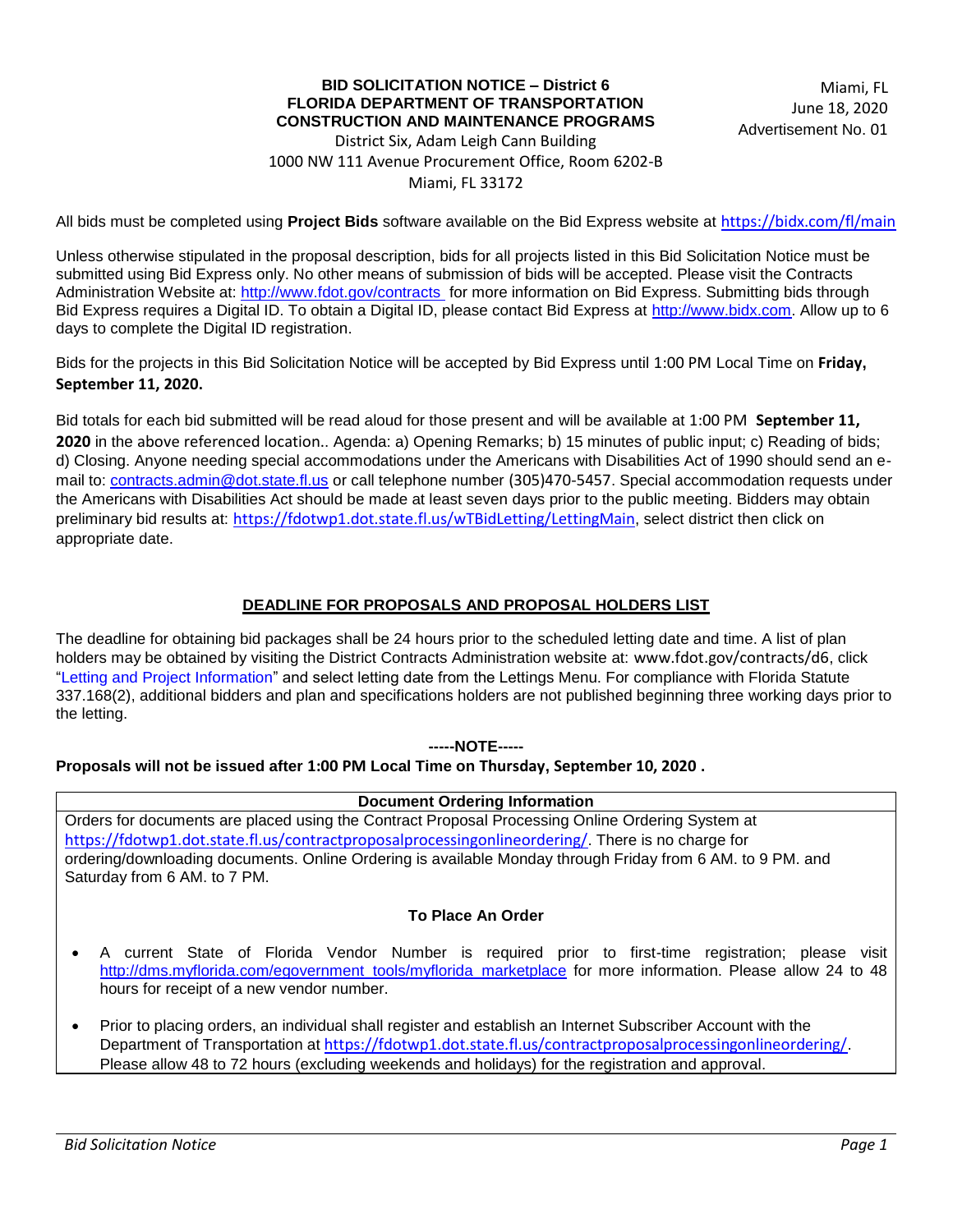## **PREQUALIFICATION**

Contractors must have a current certificate of qualification in accordance with Florida Statute 337.14(1) and Rule Chapter 14-22, Florida Administrative Code, on the date of the letting to bid on construction projects over \$250,000.00 as established by the Department's budget. Maintenance contracts do not require a contractor to have a certificate of qualification, unless stipulated in the project description and specifications. If deemed necessary by the Department, certain maintenance contracts will contain specific requirements for maintenance contractor eligibility.

### **PREQUALIFIED CONTRACTORS CURRENT CAPACITY**

In order for the Department to have the information required to determine a prequalified bidder's Current Capacity, it is necessary that the prequalified contractor certify the total dollar amount of all work the contractor has underway. This certification shall be accomplished electronically by submitting the Certification of Work Underway (Online Web Application) http://www.fdot.gov/contracts/PreQual\_Info/prequalified.shtm to the Department every 30 calendar days.

### **CONFLICT OF INTEREST**

A contractor who performs a constructability review on a design contract or who participates in a value engineering study workshop or cost risk analysis workshop, is prohibited from bidding on the construction of that contract.

### **SCRUTINIZED COMPANIES**

A company that is on the Scrutinized Companies with Activities in Sudan List, is on the Scrutinized Companies with Activities in the Iran Petroleum Energy Sector List, or is engaged in business operations in Syria, may not bid on, submit a proposal for, or enter into a contract with an agency or local government entity for goods or services of \$1 million or more.

A company that is on the Scrutinized Companies that Boycott Israel List or is engaged in a boycott of Israel may not bid on, submit a proposal for, or enter into a contract with an agency or local government entity for goods or services.

## **BID REJECTION**

Bidders are hereby notified that all bids on any of the following projects are likely to be rejected if the lowest responsive bid received exceeds the engineer's estimate by more than ten percent (10%). In the event any of the bids are rejected for this reason, the project may be deferred for re-advertising. In addition, award of all federally funded projects will be subject to Federal Highway Administration concurrence.

### **PROTEST RIGHTS**

Pursuant to Section 120.57, Florida Statutes, any person adversely affected by a **bid solicitation** shall file both a notice of protest and bond within 72 hours after posting of the Bid Solicitation Notice, and shall file a formal written protest within ten days after filing the notice of protest. Any person who files a notice of protest as to a bid solicitation pursuant to this rule shall post with the Department, at the time of filing the notice of protest, a bond payable to the Department in the following amounts: For an action protesting a bid solicitation that requires qualification of bidders, the bond shall be \$5,000. For an action protesting a bid solicitation for which bidders are not required to be prequalified by the Department to be eligible to bid, the bond shall be \$2,500. The required notice of protest, bond and formal protest must each be timely filed with the Clerk of Agency Proceedings, Florida Department of Transportation, Mail Station 58, Room 550, 605 Suwannee Street, Tallahassee, Florida 32399-0458, FAX (850) 414-5264. Failure to file a protest within the time prescribed in Section 120.57(3), F.S., or failure to post the bond or other security required by law within the time allowed for the filing a bond shall constitute a waiver of proceedings under Chapter 120, Florida Statutes.

Pursuant to Section 120.57, Florida Statutes, any person adversely affected by a **bid rejection or contract award** shall file both a notice of protest and bond within 72 hours after the posting of the Summary of Bids. If notice of intended decision is given by certified mail or express delivery, the adversely affected person must file both the notice of protest and bond within 72 hours after receipt of the notice of intent. A formal written protest must be filed within ten days after filing the notice of protest. Any person who files a notice of protest as to a bid rejection or contract award pursuant to this rule shall post with the Department, at the time of filing the notice of protest, a bond payable to the Department in the following amounts: For an action protesting a bid rejection or contract award that requires qualification of bidders, the Bond shall be equal to one percent of the lowest bid submitted or \$5,000, whichever is greater. For an action protesting a bid rejection or contract award for which bidders are not required to be prequalified by the Department to be eligible to bid,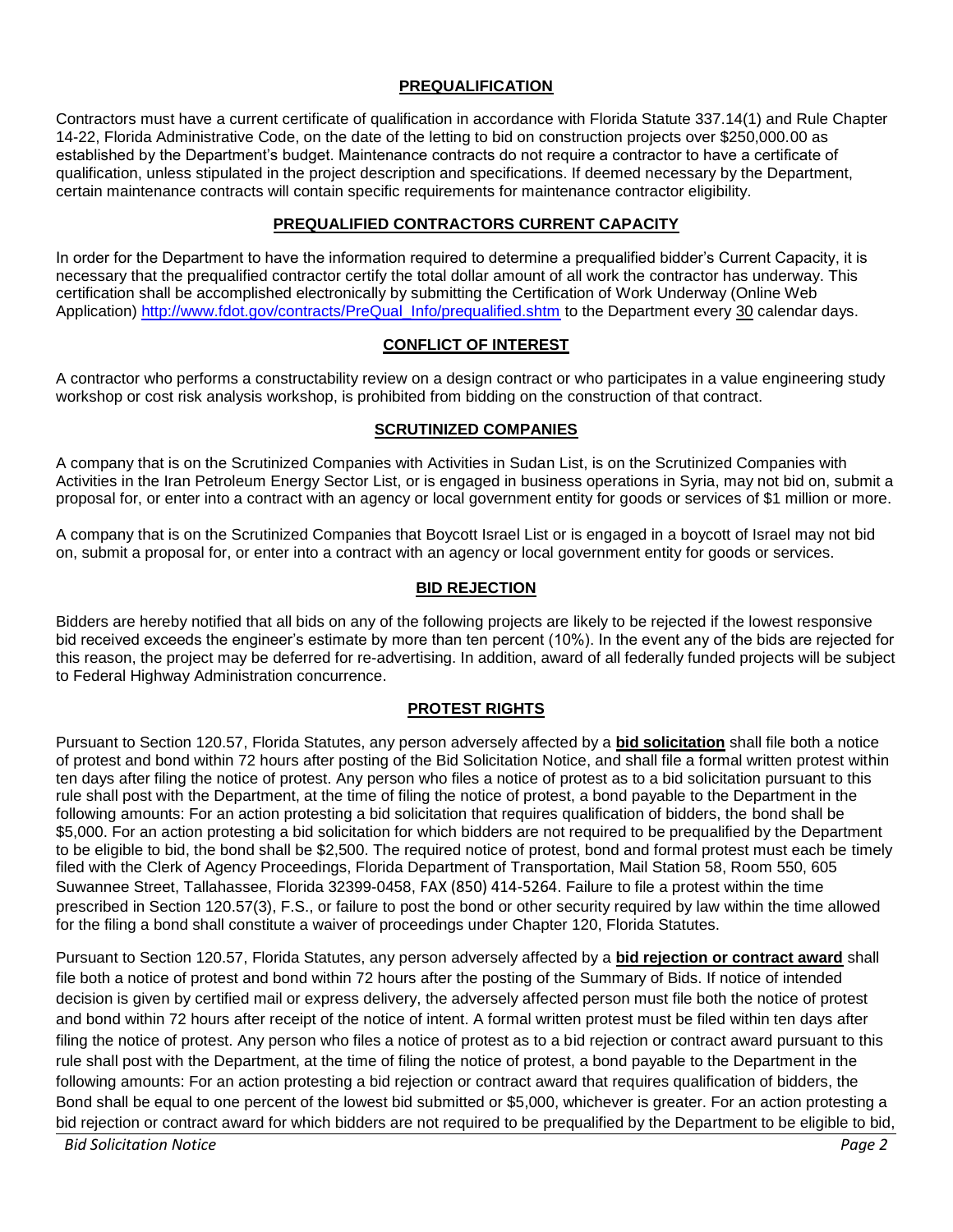the bond shall be \$2,500. The required notice of protest, bond, and formal protest must each be timely filed with the Clerk of Agency Proceedings, Florida Department of Transportation, Mail Station 58, Room 550, 605 Suwannee Street, Tallahassee, Florida 32399-0458, FAX (850) 414-5264. Failure to file a protest within the time prescribed in Section 120.57(3), Florida Statutes, shall constitute a waiver of proceedings under Chapter 120, Florida Statutes.

A protest is not timely filed unless the notice of protest, bond, and the formal protest are each received by the Clerk of Agency Proceedings within the required time limits. A protest which is filed prematurely will be deemed abandoned unless timely renewed.

Interested parties can visit our Internet web site at http://www.fdot.gov/contracts/. Information regarding projects posted with the Clerk of Agency Proceedings, Proposal holders, Plan and Special Provisions holders, preliminary letting results, and other noteworthy information is provided on this website. Please note that, for compliance with Florida Statute 337.168(2), the Proposal holder and the Plan and Special Provision holder listings are not published beginning three working days prior to the letting until after the letting.

In the event multiple responsive bidders submit identical proposals (bids), the Department will determine the order in which proposals are to be considered for Contract award in accordance with Florida Laws, and any applicable Rules.

## **INSURANCE**

The successful bidder shall submit current general liability insurance and workman's compensation insurance certificates for the duration of the contract in the dollar amounts and manner specified in the most current edition of the Department's Standard Specifications for Road and Bridge Construction. Insurance companies must be authorized to do business in the State of Florida. Proof of such insurance shall be filed with the District Contracts and Procurement Office before the contract can be executed. BE SURE THAT THE CONTRACT NUMBER IS ON EACH INSURANCE CERTIFICATE.

## **ADDENDA**

No negotiations, decisions, or actions will be initiated or executed by a potential bidder as a result of any oral discussion with a State employee. Only those communications which are in writing from the Department will be considered as a duly authorized expression on behalf of the Department. Notices of changes (addenda) will be posted on the Districts Contracts Administration website at: www.fdot.gov/contracts/d6, click "Letting and Project Information" and select letting date from the Lettings Menu. It is the responsibility of all potential bidders to monitor this site for any changing information prior to submitting their bid. **All addenda will be acknowledged by signature and subsequent submission of addenda with the bid when so stated in the addenda.**

# **BID QUESTIONS**

Direct questions regarding the advertised projects by posting them to the Department website at the following URL address: https://fdotwp1.dot.state.fl.us/BidQuestionsAndAnswers/Proposal.aspx/SearchProposal.

# **PROPOSAL GUARANTY**

For bids over \$150,000.00, the standard proposal guaranty of 5% of the bid will be required, unless otherwise stipulated in the proposal advertisement. A Proposal Guaranty of not less than five percent (5%) of the total actual bid in the form of either a certified check, cashier's check, trust company treasurer's check, bank draft of any national or state bank, or a Surety Proposal Guaranty made payable to the Florida Department of Transportation must be received for each bid in excess of **\$150,000.00.** A check or draft in an amount less than five percent (5%) of the actual bid will invalidate the bid. The guaranty amount shall include all bid items except construction days for A+B bidding and lane closure for Lane Rental Bidding. Proposal Guaranty shall substantially conform to DOT Form 375-020-09 furnished with the Proposal. Surety2000 or SurePath electronic Proposal Guaranty submittal may be used in conjunction with Bid Express internet bid submittal. For more information please visit http://www.surety2000.com for Surety2000 or http://www.insurevision.com for SurePath. Paper Proposal Guaranty will also be accepted for bids submitted through Bid Express provided they are received prior to the deadline for receiving bids, by the location(s) identified in this Bid Solicitation Notice. If an electronic proposal guaranty is not being submitted, the bidder must submit an original proposal guaranty. (A fax or a copy sent as an attachment will not be accepted.)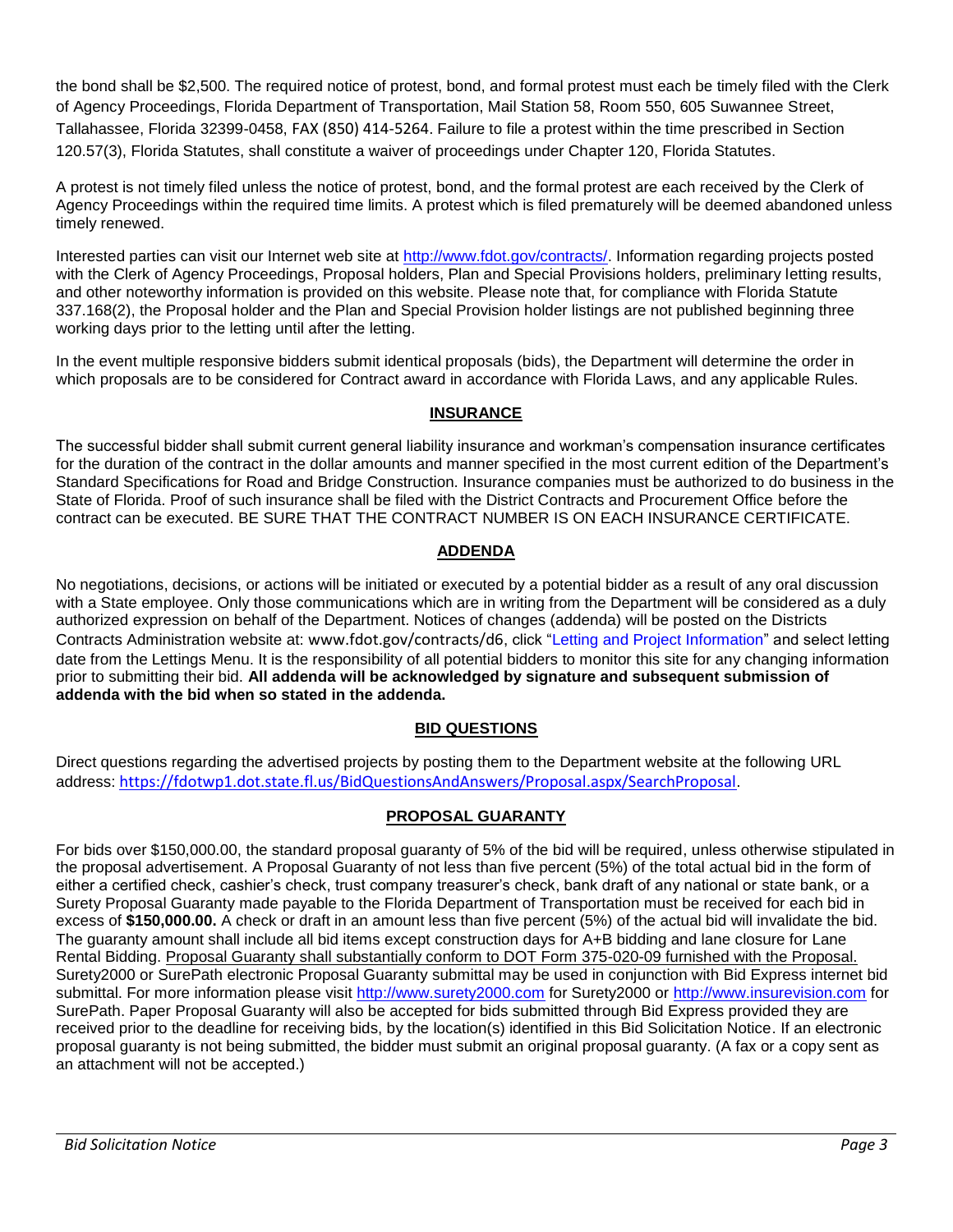# **EXECUTION OF CONTRACT**

Pursuant to Subsections 3-6 and 3-7 of the Standard Specifications, the successful bidder shall execute the necessary contract documents and return the agreement along with a satisfactory Performance and Payment Bond within ten (10) Calendar days of award, excluding Saturdays, Sundays, and state holidays, unless noted otherwise in the project specifications. A 100% Payment and Performance Bond will be required for all projects unless noted otherwise in the project specifications. All work is to be done in accordance with the Plans, special Provisions of the State of Florida Department of Transportation.

Prior to execution of the contract with the Department, **a corporation must show proof that it is authorized to do business in the State of Florida.** Florida corporations should provide a copy of the certificate of Incorporation and foreign corporations should provide a copy of Certificate of Authority from the Florida Department of State.

**Important Note:** Actual commitment and final execution of the contract is contingent upon an approved legislative budget and funds availability.

### **DBE PARTICIPATION**

Disadvantaged Business Enterprise (DBE) Availability Goal Information is contained in the Bid Solicitation Package. DBE Participation and Bidder Opportunity List for Prime Contractors shall be reported in the **Equal Opportunity Compliance (EOC)** system no later than 3 business days of submission of the bid. The EOC system is a web based application for Prime Contractors, statewide, to report their Bidder Opportunity List, DBE Commitments, and DBE/MBE Subpayments. Complete and submit the DBE Participation (i.e. DBE Commitments) and Bid Opportunity List in the EOC.

More information regarding EOC can be referenced at: https://www.fdot.gov/equalopportunity/eoc.shtm

### **DEBARMENT/SUSPENSION**

All bids submitted to the Department shall include a statement that by signing and submitting this proposal, the bidder certifies that no principal (which includes officers, directors or executives) is presently debarred, suspended, proposed for debarment, declared ineligible or voluntarily excluded from participation in this transaction by any federal department or agency.

### **MANDATORY PRE-BID CONFERENCE**

For projects with mandatory Pre-Bid Meeting, proposals (BIDDING DOCUMENTS) will be issued only to the attendees of the meeting. Prospective bidders ordering bidding documents prior to the Pre-Bid Meeting will be given access to download the bidding documents within 24 hours after the Pre-Bid Meeting. Those prospective bidders ordering the documents after the Pre-Bid Meeting will need to contact the office advertising the project to confirm attendance and receive access to download the bidding documents. Please contact the office at least two working days prior to the deadline for obtaining bidding documents to allow time for processing.

### **LATE ARRIVALS TO MANDATORY PRE-BID MEETINGS**

All bidders must be present and signed in prior to the start of the mandatory pre-bid meeting. Anyone not signed in at the commencement of the meeting will be considered late and will not be allowed to bid on the project.

### **FIRST TIME BIDDERS**

Bidders bidding for the first time with the Department can access the New Bidder's Orientation document at: https://fdotwww.blob.core.windows.net/sitefinity/docs/default-source/contracts/new-biddersorientation.pdf?sfvrsn=aef131ae 2

### **POSTING NOTICE**

The bid tabulation and intent to award will be posted on October 06, 2020 or October 20, 2020 at www.fdot.gov/contracts/d6, click the "Letting and Project Information" and select letting date from the Listings Menu. The posting provides notice of the Department's intent to award a contract or reject all bids. The Department's Notice of Intent regarding a project will be posted on only one of the alternate posting dates. Bidders are solely responsible for timely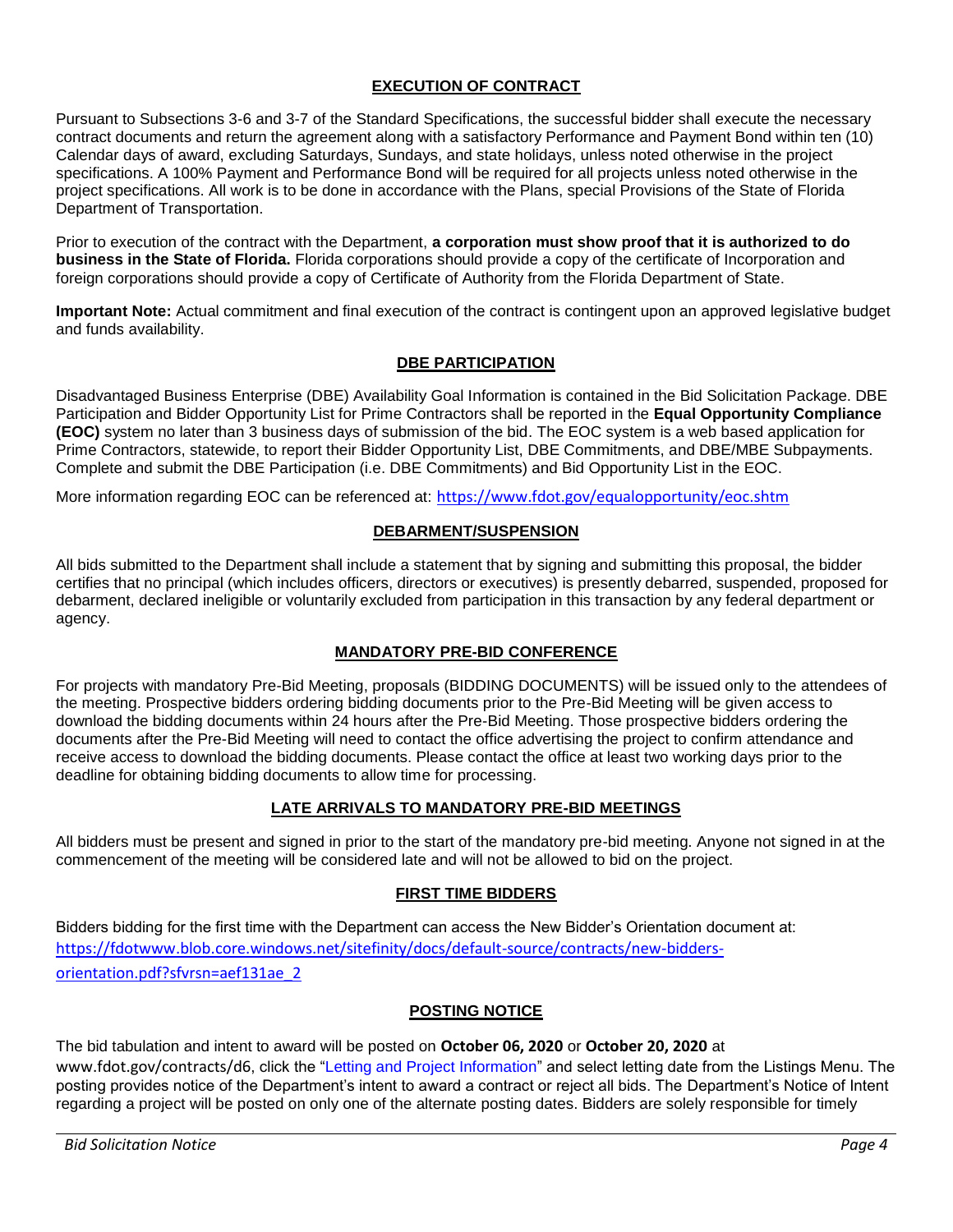monitoring or otherwise verifying on which of the specified alternate posting dates the posting of award or rejection of all bids actually occurs.

If the posting dates are revised, all bidders for the subject project will be notified.

# **AFFIRMATIVE ACTION (EQUAL EMPLOYMENT OPPORTUNITY)**

The Florida Department of Transportation (hereinafter referred to as the "Department"), in accordance with Title VI of the **Civil Rights Act of 1964, 42 USC 2000d to 2000d-4 and related authorities, Title 49, Code of Federal Regulations, U.S. Department of Transportation, Subtitle A, Office of the Secretary, Part 21**, Nondiscrimination in Federallyassisted programs of the U.S. Department of Transportation issued pursuant to such Act, hereby notifies all bidders that the Department will affirmatively insure that in any contract entered into pursuant to this advertisement, minority and disadvantaged business enterprises will be afforded the full opportunity to submit bids in response to this invitation and will not be discriminated against on the basis of race, color, national origin, or sex in consideration for an award. Further, it is the policy of the Department to not discriminate against bidders on the grounds of race, color, national origin, religion, sex, age, or disability/handicap in consideration for an award. A bidder must have an approved DBE Affirmative Action (DBE/AA) Plan prior to contract award. Please use the following link https://www.fdot.gov/contracts/cpp-onlineordering/bidder-assist.shtm. Standard Specifications for Road and Bridge Construction and the Special Provisions for instructions for submission of a DBE/AA Plan. The DBE/AA Plan should be submitted for approval prior to the bidding.

# **MINIMUM WAGE**

The minimum wage for all hours worked in Florida is available at http://www.floridajobs.org.

## **EMAIL SUBSCRIPTION LIST**

To get on the e-mail subscription list, go to http://fdotwp1.dot.state.fl.us/reportsubscriptions/ and fill out the necessary information to "Subscribe". To obtain information concerning other districts, go to http://www.fdot.gov/contracts/distco.shtm.

# **NOTICE TO ALL BIDDERS**

To report bid rigging activities call: 1-800-424-9071

The U.S. Department of Transportation (DOT) operates the above toll-free "hotline" Monday through Friday, 8:00 A.M. to 5:00 P.M. Local Time. Anyone with knowledge of possible bid rigging, bidder collusion, or other fraudulent activities should use the "hotline" to report such activities. The "hotline" is part of the DOT's continuing effort to identify and investigate highway construction contract fraud and abuse and is operated under the direction of the DOT Inspector General. All information will be treated confidentially and caller anonymity will be respected.

By submitting a bid, the contractor/consultant/vendor agrees to comply with section 20.055(5).Florida Statute, and to incorporate in all subcontracts the obligation to comply with section 20.055(5) Florida Statute.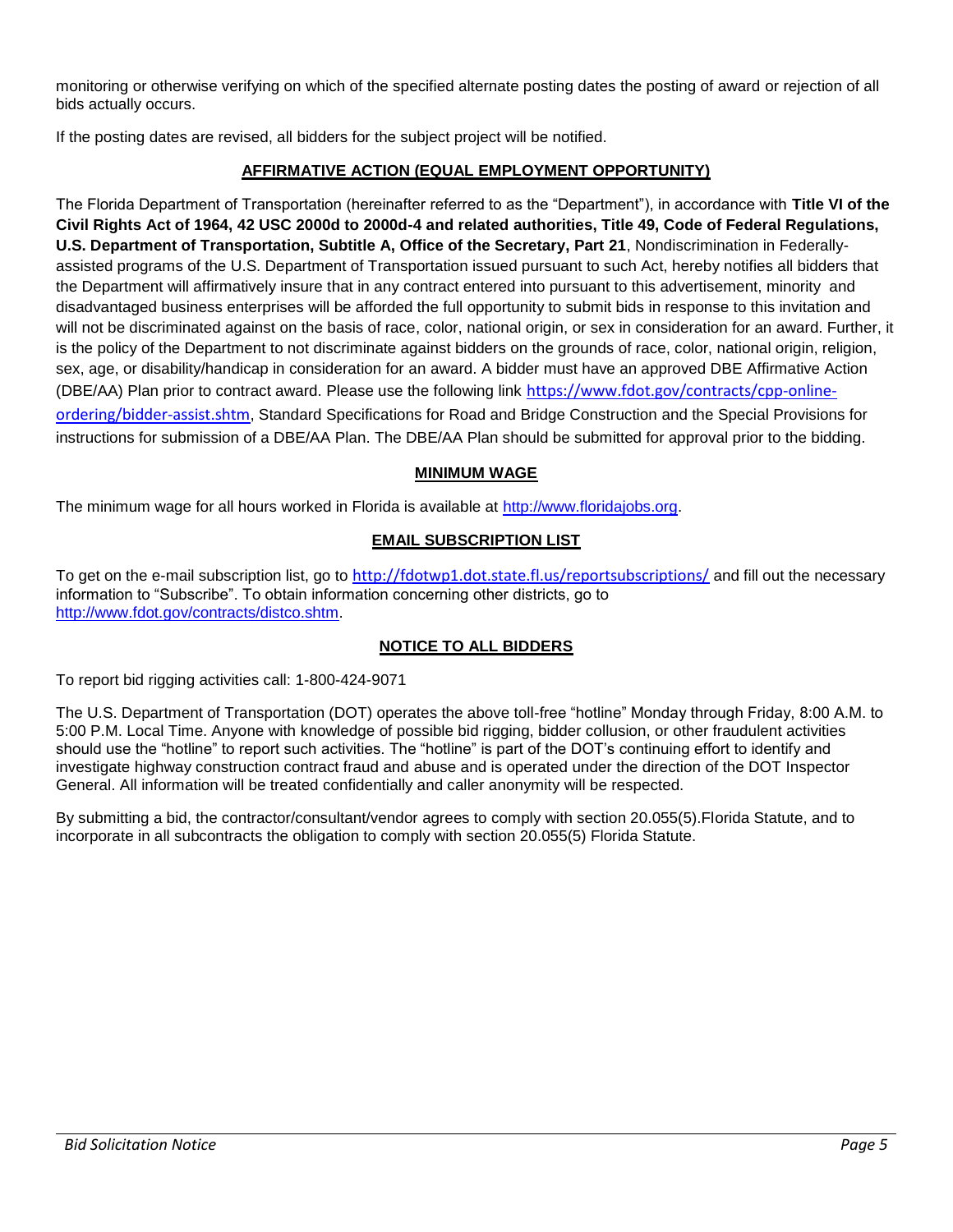Published: June 18, 2020

Letting ID: 06200911

Please use the following proposal ID and the letting ID when ordering plans/proposal or specifications for the September 11, 2020 letting.

| <b>Page Number</b> | Proposal Id | <b>Proposal Notes</b> | <b>Fin Proj Numbers</b> | County                               |
|--------------------|-------------|-----------------------|-------------------------|--------------------------------------|
|                    | E6N26-R0    |                       | 41882827201(*)          | DIST/ST-WIDE. MIAMI-<br>DADE, MONROE |

**Proposal Note Codes:**